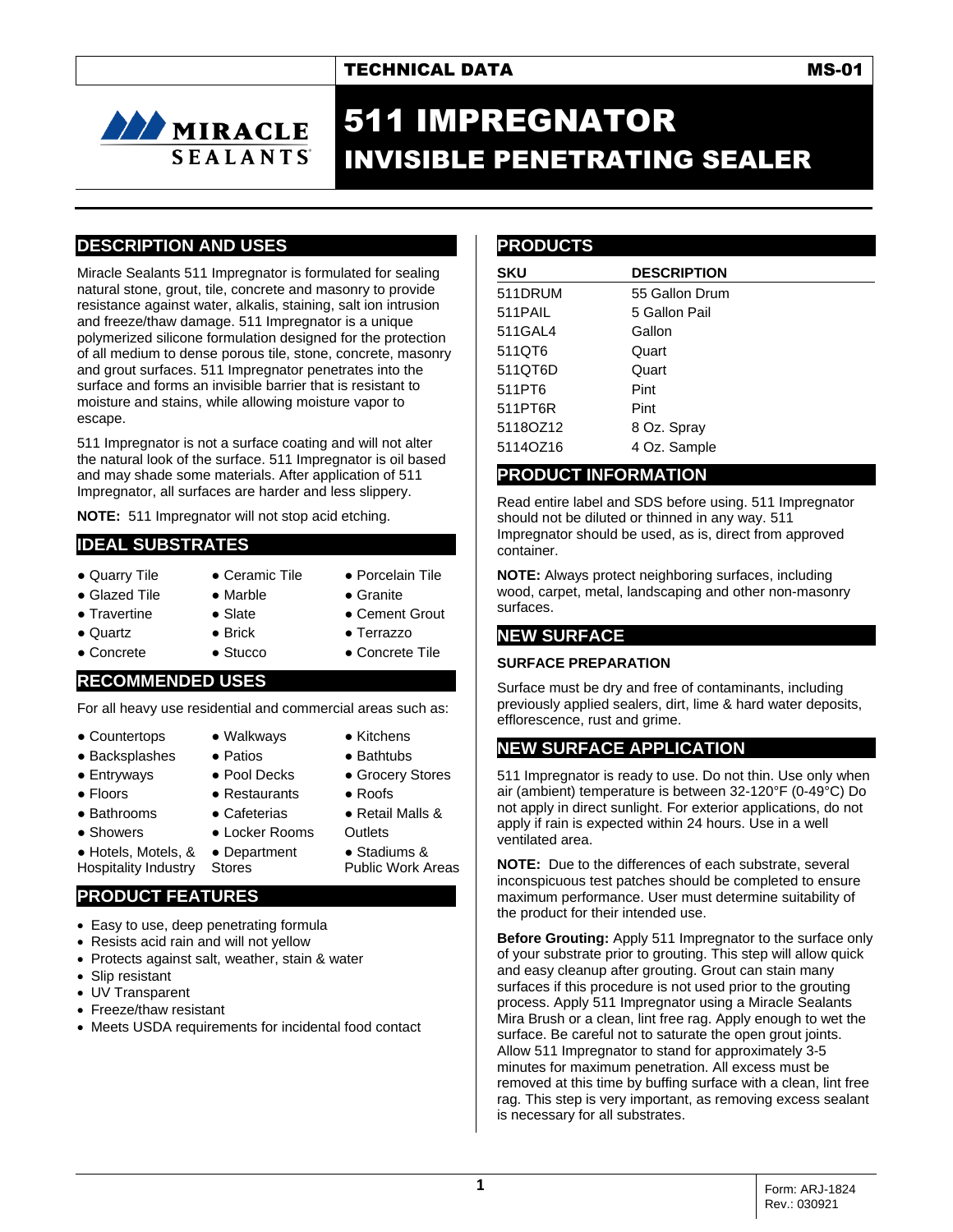# 511 IMPREGNATOR INVISIBLE PENETRATING SEALER

**Brick Slate** 

# **NEW SURFACE APPLICATION (cont.)**

**SEALANTS** 

**AND MIRACLE** 

Allow 511 Impregnator to cure for 6-12 hours before continuing with the grouting procedure. For more porous substrates apply another application after the previous application has dried 2-3 hours.

For very porous or difficult substrates, refer to Miracle Sealants 511 Porous Plus, 511 Water-Base or 511 H2O Plus.

**After Grouting:** Once grouted, make sure that all grout residue is removed from the surface with a clean sponge and water. Allow grout to fully cure per manufacturer's specification. If grout clean-up is not performed effectively, an additional cleaning may be necessary to remove remaining grout residue or haze. For this procedure use the appropriate Miracle Sealants cleaner for the grout you have installed: Phosphoric Acid Cleaner, (HDAC) Heavy Duty Acidic Cleaner (Hydrochloric Acid), Miracle Heavy Duty Cleaner or Epoxy Grout Film Remover, following the instructions carefully.

Once the grout has completely cured, proceed with the sealing of the grout for water and stain resistance. Apply 511 Impregnator to all (appropriate) grout (some grout will require the use of a water based sealant, for those installations use 511 Water-Base or 511 H2O Plus) with a paint brush. Any excess sealer that gets on the surface of the stone or tile should be wiped off with a clean, lint free rag before it dries.

**NOTE:** On larger jobs grout can be sealed by retreating the entire area including the tile or stone surface a second time. Be careful not to allow the sealer to puddle or dry on presealed surfaces.

# **EXISTING INSTALLATION**

#### **SURFACE PREPARATION**

**Surface Coating/Wax Removal:** To remove existing coatings and/or waxes, use Miracle Sealants Finish Sealer Stripper or appropriate stripper as directed.

**Heavy Duty Cleaning:** To remove lime and hard water deposits, efflorescence, rust, grease and other heavy dirt and grime use Miracle Sealants HDAC (Heavy Duty Acidic Cleaner) or Miracle Sealants Phosphoric Acid Cleaner as directed.

Use Miracle Heavy-Duty Cleaner (acid substitute) to remove grout haze, built-up grease, dirt and stains from all ceramic, porcelain, grout, glass and natural stone.

For a non-acid deep clean use Miracle Sealants Liquid Poultice as directed.

**Light Cleaning:** Use Miracle Sealants Tile & Stone Cleaner, Porcelain & Ceramic Tile Cleaner, or Counter Kleen as directed.

# **EXISTING INSTALLATION APPLICATION**

Follow the new surface application instructions previously mentioned, except now, seal the grout and tile or stone surfaces at the same time. When treating surfaces together, make sure that the recessed grout is saturated.

### **ADDITIONAL PRODUCT INFORMATION**

**COVERAGE:** Chart is a guide for projects and most commonly used substrates.

1000 sq.ft. 2000 sq.ft. 3000 sq.ft. 4000 sq.ft. 180 sq.m. 270 sq.m. 360 sq.m. 90 sq.m. **Sanded Grout Quarry Tile Ceramic Tile Glazed Tile Porcelain Tile Polished Granite Polished Marble Terrazzo** Quartz **Travertine Masonry** 

**CURE TIME:** 511 Impregnator will be dry to the touch in 1-3 hours and may be used for light use then. For optimum results, the area should be kept dry and free from staining materials for 72 hours. Furniture and area rugs can be moved back in carefully after 72 hours.

**CLEAN UP:** Clean brushes and application tools with Miracle Residue Remover, mineral spirits, paint thinner or acetone immediately after use. To remove accumulated 511 Impregnator residue, use Miracle Residue Remover as directed.

**HANDLING & STORAGE:** Stored at 77°F (25°C), 511 Impregnator will have a shelf life of 36 months. Store 511 Impregnator in the original container, properly sealed to avoid contamination and solvent evaporation.

**DISPOSAL:** Dispose of unused or unwanted product in accordance with local laws regulating oil-based coatings.

**MAINTENANCE:** For ongoing maintenance instructions please refer to Miracle Sealants Care Guide. Refer to the Miracle Sealants Product Recommendation Chart for specific product recommendations at www.rustoleum.com/miraclesealants.

**TECHNICAL SUPPORT:** For additional technical support, contact Miracle Sealants at 1-800-350-1901.